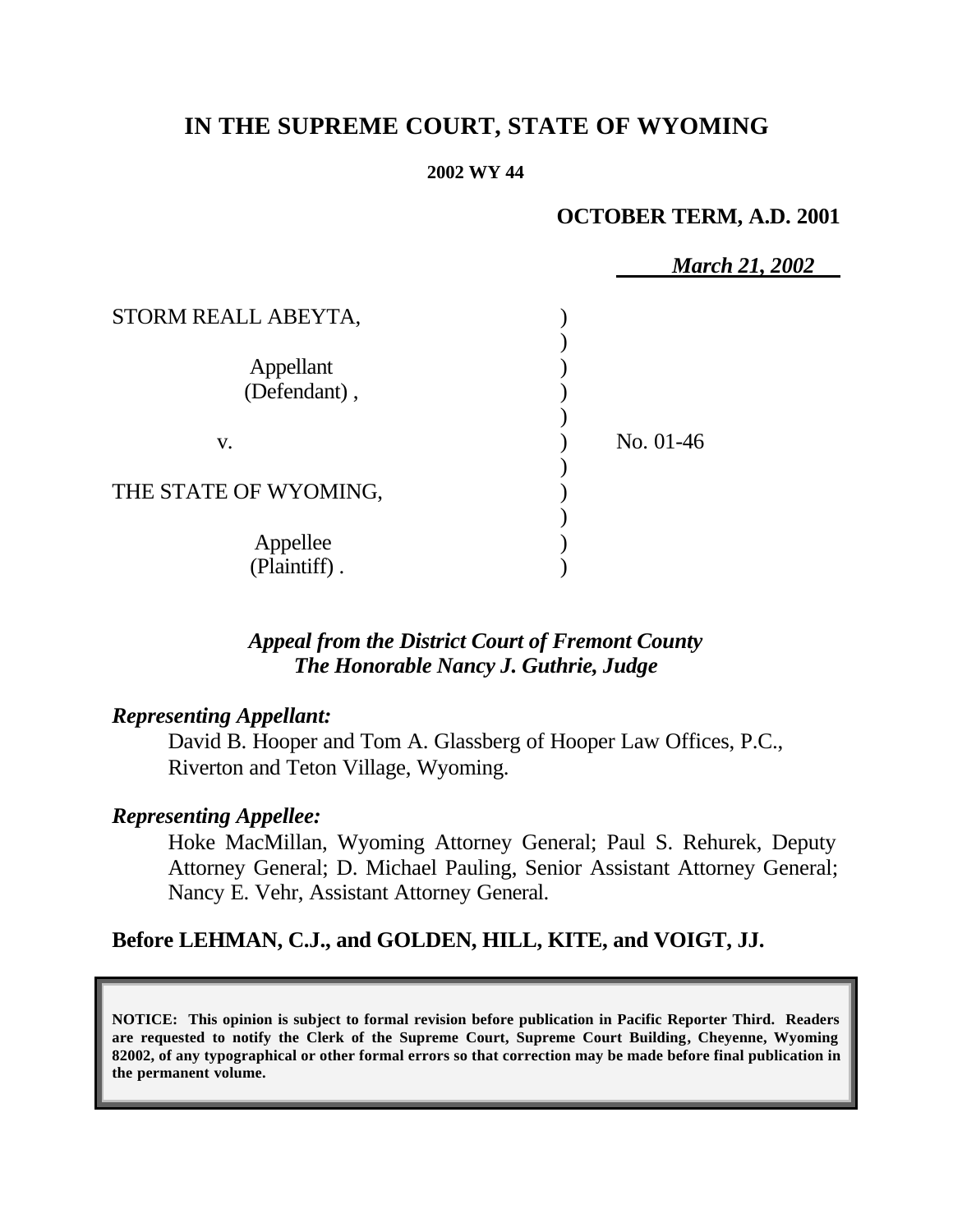#### **GOLDEN**, Justice.

[¶1] In this appeal, we are asked to interpret the restitution statutes to determine whether settlement of civil liability claims will extinguish a restitution order imposed against a criminal defendant during sentencing. The district court ruled that a civil liability settlement entered into by Appellant Storm Reall Abeyta and two victims of his criminal conduct did not extinguish the restitution order earlier imposed against him during sentencing for his criminal convictions and denied the petition.

[¶2] We affirm the district court's order denying Abeyta's petition to omit the restitution requirement.

#### **ISSUES**

[¶3] Abeyta presents the following issue for our review:

If a criminal defendant settles, makes payments to his victims and obtains complete releases from them after the court orders him to pay restituion, can the court order him to continue to pay restitution even though the victims would not otherwise be entitled to collect a civil judgment because they executed complete releases?

The State restates the issue as:

Whether the trial court abused its discretion when it did not eliminate but, rather, reduced the restitution by the amount of insurance settlement monies which the victims or their estates received.

#### **FACTS**

[¶4] In its January 31, 2000, order after arraignment and sentence, the district court found Abeyta guilty of reckless endangering in violation of Wyo. Stat. Ann. § 6-2-504(a) and (c) and sentenced him to one year in the Fremont County Detention Center. Abeyta's guilty plea to the charge of aggravated homicide by a vehicle was deferred pursuant to Wyo. Stat. Ann. § 7-13-301. After he served his one-year sentence on the reckless endangering conviction, Abeyta was sentenced to five years supervised probation subject to specified terms and conditions. He was ordered to pay restitution in the amount of \$200,624 in accordance with a restitution plan.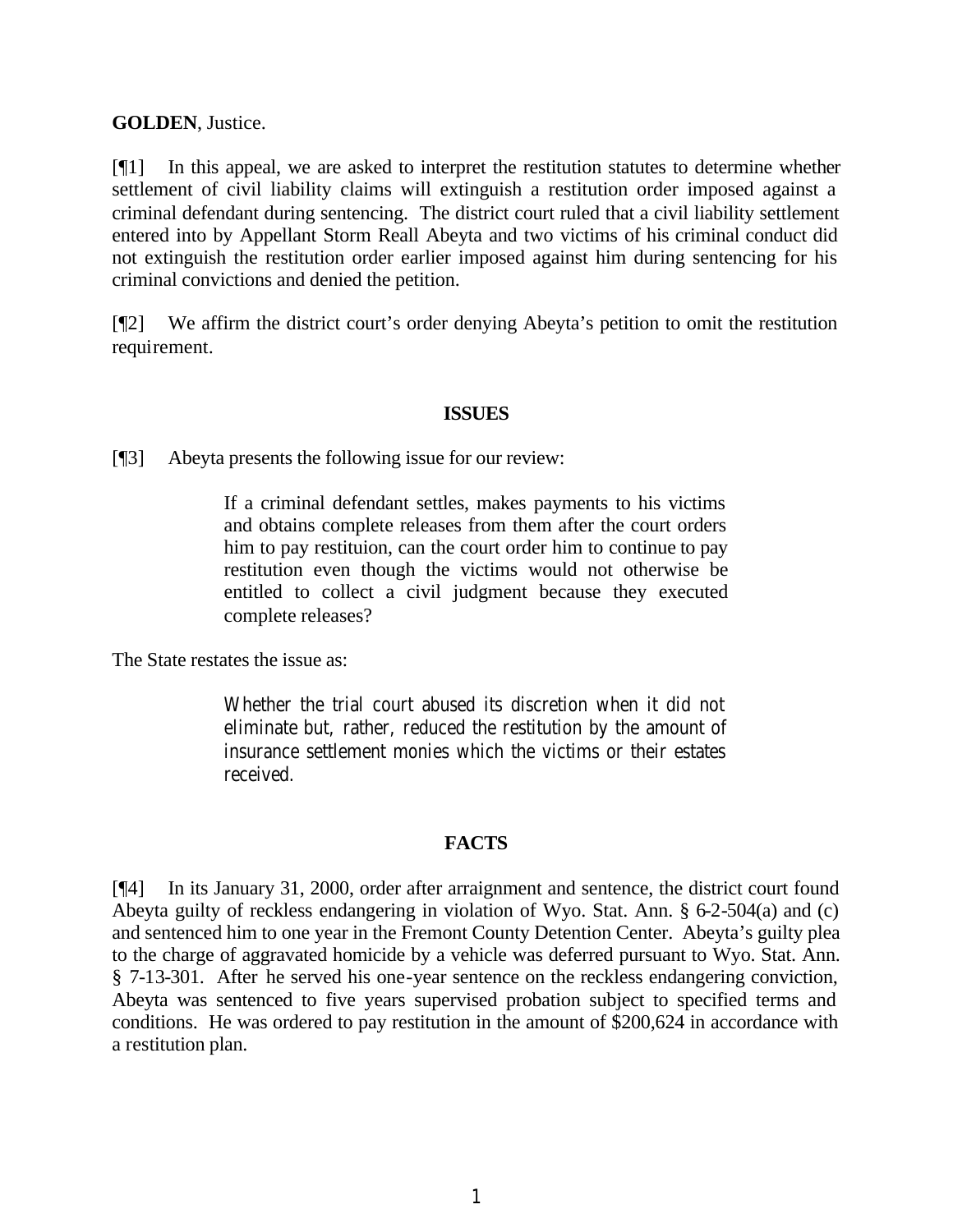[¶5] On February 24 and October 13, 2000, in exchange for \$25,000 each, the personal representative of the estate of the deceased victim and the injured victim signed releases discharging all civil claims against Abeyta. The parties to those agreements were the insurer, Abeyta's parents, Abeyta, and the injured victims. The State was not a party to the agreement.

[¶6] On July 1, 2000, several of the restitution statutes were redesignated and supplemented with additional provisions. 2000 Wyo. Sess. Laws, ch. 90, §§ 1, 2. ("W.S. 7-9-103, 7-9-104, 7-9-109, 7-9-111 and 7-9-113 are amended . . . ."). Among other changes to § 7-9-103, the following section was added:

> (f) The defendant shall be given credit against his restitution obligation for payments made to the victim by the defendant's insurer for injuries arising out of the same facts or event.

2000 Wyo. Sess. Laws, *supra*.

[¶7] On October 26, 2000, Abeyta filed a petition to modify the court's order after arraignment and sentence. That petition stated that pursuant to W.R.Cr.P. 39(b), Abeyta sought to modify the restitution condition of probation to omit the restitution requirement because one victim and the other victim's estate had signed releases discharging Abeyta from any further liability. Abeyta's petition asserted that § 7-9-110 entitled him to a discharge of the restitution order based on the releases.

[¶8] After a hearing, the district court denied the petition, but did order that pursuant to its discretionary authority under Wyo. Stat. Ann. §§ 7-9-105 and -106, the order of restitution should be reduced by the sum of \$50,000. This appeal followed.

### **DISCUSSION**

### *Standard of Review*

[¶9] The parties' contentions present an issue of first impression in Wyoming and require that we interpret the statutory scheme governing restitution, Wyo. Stat. Ann. § 7-9-101 through 115. As of July 1, 2000, a number of amendments to some of these statutes became effective.

> Applicable general principles of statutory construction include: if the language is clear and unambiguous, we must abide by the plain meaning of the statute; if a statute is ambiguous, we may resort to general principles of construction; an ambiguous statute is one whose meaning is uncertain and susceptible of more than one meaning; and in a criminal statute, an ambiguity should be resolved in favor of lenity.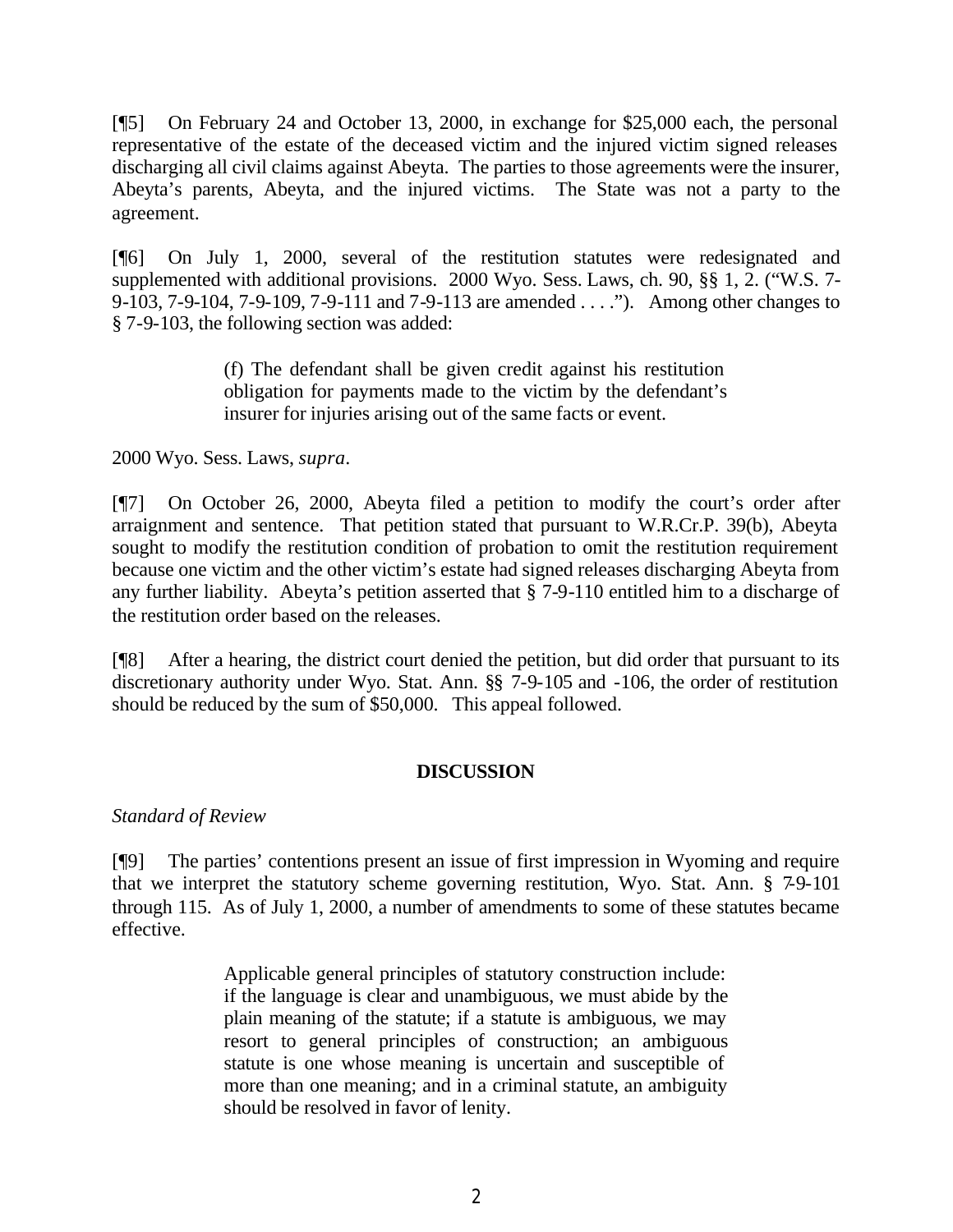*Amrein v. State,* 836 P.2d 862, 864-65 (Wyo. 1992). This Court construes statutes in pari materia, giving effect to each word, clause, and sentence so that no part will be inoperative or superfluous. *Mazurek v. State*, 10 P.3d 531, 541 (Wyo. 2000). We will not construe a statute in a manner which renders any portion meaningless or produces an absurd result. *Id.*

### *Legislative Intent*

[¶10] Abeyta contends that because several sections of the restitution statutes reference civil proceedings, the plain language indicates a legislative intent that these statutes are to be governed by the same civil action rules applicable to tort damages. He argues that the legislature's intent that the restitution statutes are to be governed by civil action rules means that a crime victim–like a tort victim–cannot pursue a judgment after accepting insurance payments and signing a release. From this logic, he then concludes that the legislature did not intend that a criminal defendant should pay restitution to a victim after the victim accepts an insurance settlement and executes a release. The State contends that the statutes plainly do not allow the settlement of civil liability to operate as satisfaction of a restitution order.

[¶11] Section 7-9-102 requires that the trial court order a defendant to pay restitution to each victim unless the court specifically finds that the defendant has no ability to pay and no reasonable probability that he will have an ability to pay. Wyo. Stat. Ann. § 7-9-102 (LexisNexis 2001). Restitution is defined as full or partial payment of pecuniary damage to a victim. Wyo. Stat. Ann. § 7-9-101(iv) (LexisNexis 2001). The statute defines pecuniary damage to mean:

> all damages which a victim could recover against the defendant in a civil action arising out of the same facts or event, including damages for wrongful death. It does not include punitive damages and damages for pain, suffering, mental anguish and loss of consortium[.]

Wyo. Stat. Ann. § 7-9-101(iii) (LexisNexis 2001).

[¶12] In 2000, § 7-9-103 was amended by adding the following provisions:

(d) Any order for restitution under this chapter constitutes a judgment by operation of law on the date it is entered. To satisfy the judgment, the clerk, upon request of the victim or the district attorney, may issue execution in the same manner as in a civil action.

(e) The court's determination of the amount of restitution owed under this section is not admissible as evidence in any civil action.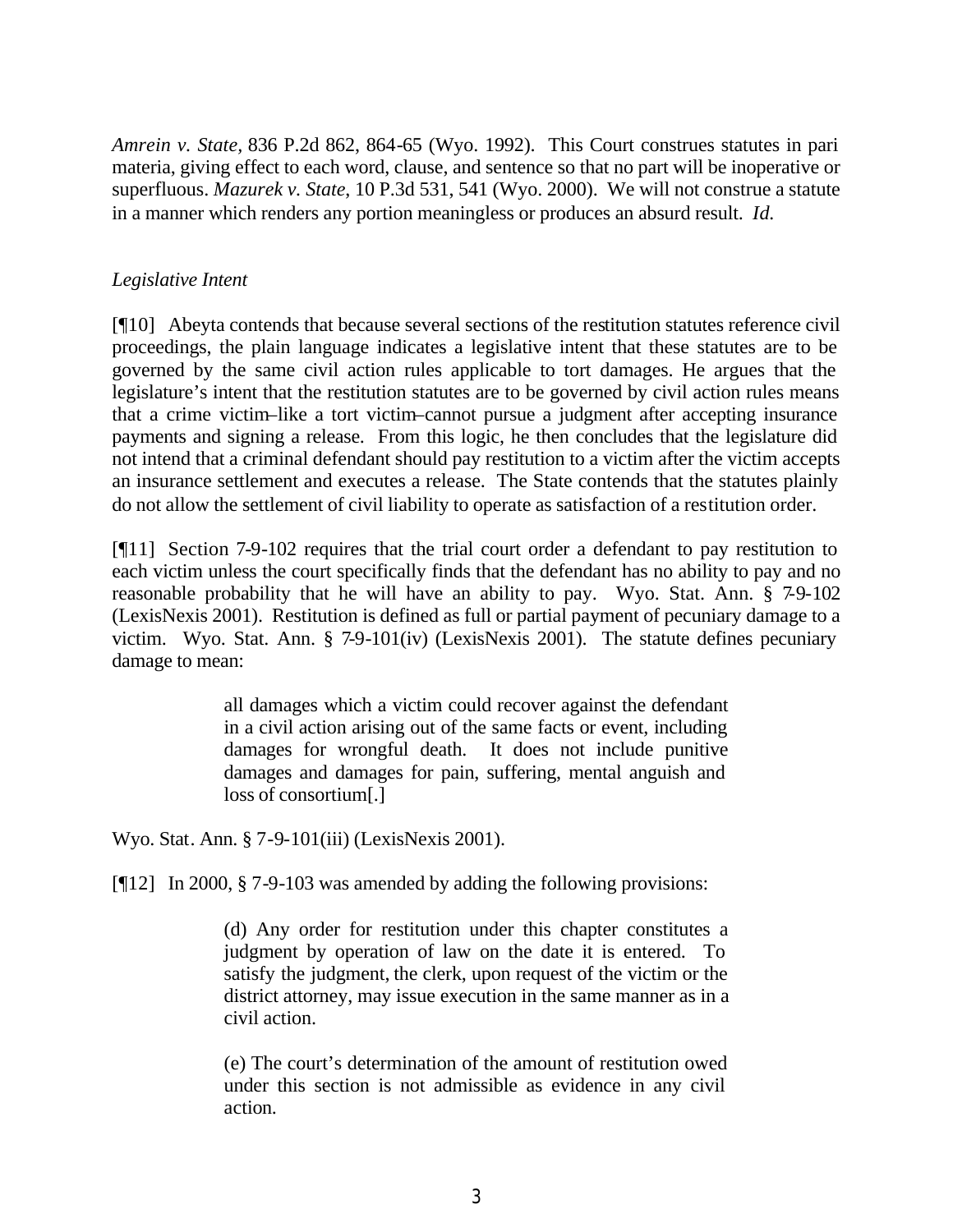(f) The defendant shall be given credit against his restitution obligation for payments made to the victim by the defendant's insurer for injuries arising out of the same facts or event.

2000 Wyo. Sess. Laws, *supra*.

[¶13] A defendant's failure to comply with the plan of restitution is a violation of the conditions of probation or subject to civil or criminal contempt proceedings. Wyo. Stat. Ann. § 7-9-109 (LexisNexis 1999) (amended 2000). Any restitution payment by the defendant to a victim shall be set off against any judgment in favor of the victim in a civil action arising out of the same facts or event. Wyo. Stat. Ann. § 7-9-110(a) (LexisNexis 2001). That restitution was required or made shall not be admissible as evidence in a civil action unless offered by the defendant. Wyo. Stat. Ann. § 7-9-110(b) (LexisNexis 2001). A civil action is the sole and exclusive remedy of any victim who is not satisfied with the restitution plan approved or modified by the court. Wyo. Stat. Ann. § 7-9-111 (LexisNexis 1999) (amended 2000). Finally, a restitution order for long-term physical health care is a civil judgment against the defendant and may be enforced by any means provided for enforcing other restitution orders and civil judgments. Wyo. Stat. Ann. § 7-9-114(b) (LexisNexis 2001).

[¶14] As the State contends, nowhere in the plain language of the 1999 statutes or the 2000 amendments is there any support for Abeyta's position. Plainly, however, the statutes do provide that, as a condition of probation, Abeyta was permitted to pay restitution to avoid a prison sentence for aggravated vehicular homicide. Generally, a state criminal justice system that imposes restitution during sentencing as a condition of probation and as part of the judgment of conviction is considered a penal sanction rather than civil in nature. *See Kelly v. Robinson,* 479 U.S. 36, 48-50 & n.10, 107 S. Ct. 353, 360-61 & n.10, 93 L.Ed.2d 216 (1986); *State v. Applegate,* 976 P.2d 936, 938 (Kan. 1999); *People v. Maxich,* 971 P.2d 268, 269-70 (Colo. App. 1998); *State v. Iniguez,* 821 P.2d 194, 196-97 (Ariz. App. 1991). As *Kelly* stated:

> The criminal justice system is not operated primarily for the benefit of victims, but for the benefit of society as a whole. Thus, it is concerned not only with punishing the offender, but also with rehabilitating him. Although restitution does resemble a judgment "for the benefit of" the victim, the context in which it is imposed undermines that conclusion. The victim has no control over the amount of restitution awarded or over the decision to award restitution. Moreover, the decision to impose restitution generally does not turn on the victim's injury, but on the penal goals of the State and the situation of the defendant. As the Bankruptcy Judge who decided this case noted in *Pellegrino:* "Unlike an obligation which arises out of a contractual, statutory or common law duty, here the obligation is